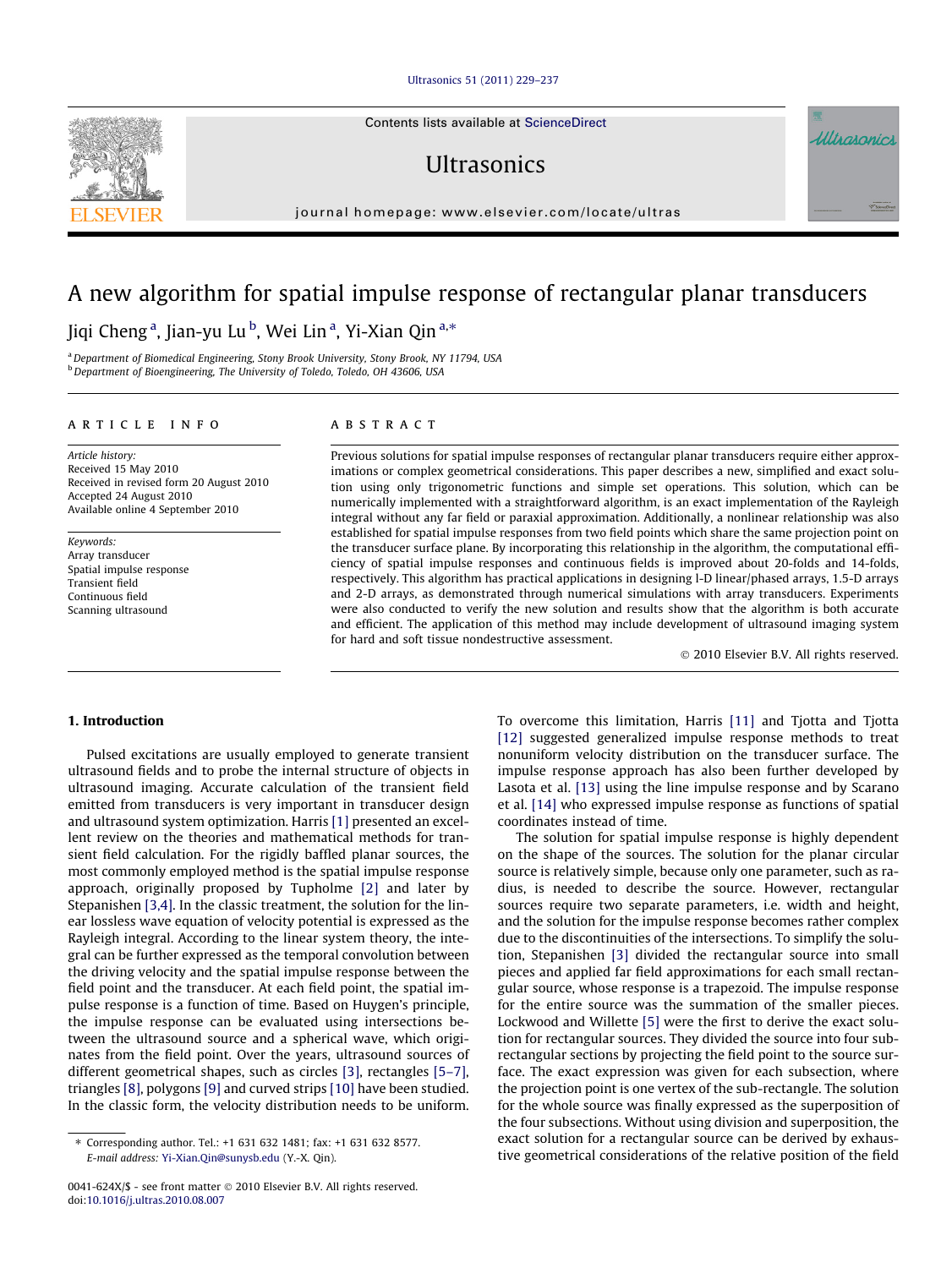<span id="page-1-0"></span>point to the source. Emeterio and Ullate [\[7\]](#page-8-0) provided a complete solution after identifying four geometrical areas and a total of 18 different conditions. For numerical implementation, Jensen [\[8,9\]](#page-8-0) developed a new calculation procedure that sorts angles based on geometrical considerations. All the described approaches require either approximations or complex geometrical considerations. Therefore, a simplified and exact solution is needed.

In this work, a new approach was developed to calculate the spatial impulse response for rectangular transducers. With this approach, the exact solution is derived in terms of the elementary operation of sets and trigonometric functions. Compared to previous solutions, it has several advantages. First, the solution is exact, unlike the solutions provided by Stepanishen [\[3\]](#page-8-0) and Lee and Benkeser [\[15\],](#page-8-0) where far field approximation is used. Second, the approach does not involve division and superposition like the exact solution provided by Lockwood and Willette [\[5\]](#page-8-0). Third, the approach is straightforward and easy to implement compared to the solutions proposed by Emeterio and Ullate [\[7\]](#page-8-0) and Jensen [\[8,9\]](#page-8-0) that involve complex geometrical considerations and angle sorting. Additionally, a new, nonlinear relationship is also established for the spatial impulse responses of two different field points sharing the same projection point on the transducer surface plane. With this nonlinear conversion, the new method and algorithm improve the computational efficiency dramatically in numerical implementation.

The solution and the algorithm developed here have broad applications in the transient/continuous field calculations for 1- D linear/phased arrays, 1.5-D arrays and 2-D arrays, which are essential in ultrasound system simulations and optimizations. To demonstrate such applications, numerical examples of spatial impulse response, transient/continuous fields and transmission/ reception system response were provided in the context of a linear array.

#### 2. Theory

As shown in Fig. 1a, a rigidly-baffled rectangular transducer is located on plane  $z = 0$ , with a height of h and a width of w. The center of the transducer is at the origin of the coordinates. According to the Rayleigh integral [\[1\],](#page-8-0) the solution to the linear lossless scalar wave equation can be expressed as,

$$
\Phi(x, y, z; t) = \int_{s} \frac{u(t - R/c)}{2\pi R} ds,
$$
\n(1)

where  $\Phi(x, y, z; t)$  is the velocity potential; R is the distance between transducer element ds and the field point  $(x, y, z)$ ; c is the speed of sound in the media; and  $u(t)$  is the uniform velocity distribution normal to the transducer surface. The term  $u(t - R/c)$ can be written in the integration form,

$$
u(t - R/c) = \int_{-\infty}^{+\infty} u(\tau) \delta(t - R/c - \tau) d\tau.
$$
 (2)

Substituting the above equation into Eq. (1) and changing the order of integration yield,

$$
\Phi(x, y, z; t) = \int_{-\infty}^{+\infty} u(\tau) \int_{s} \frac{\delta(t - R/c - \tau)}{2\pi R} d s d\tau.
$$
 (3)

If a new function is defined as,

$$
h(x, y, z; t) = \int_{s} \frac{\delta(t - R/c)}{2\pi R} ds,
$$
\n(4)

then Eq. (3) can be expressed in a convolution form as,

$$
\Phi(x, y, z; t) = u(t) * h(x, y, z; t),\tag{5}
$$

where  $*$  is the convolution in time domain. The function  $h(x, y, z; t)$ is also called the spatial impulse response of the system at field point  $(x, y, z)$ .

The spatial impulse response from Eq. (4) can be expressed explicitly as follows,

$$
h(x, y, z; t) = \int_{\Theta_1}^{\Theta_2} \int_{R_1}^{R_2} \frac{\delta(t - R/c)}{2\pi R} r dr d\Theta, \tag{6}
$$

Using the relationship  $R^2 = r^2 + z^2$  and according to Ref. [\[9\],](#page-8-0) the above equation can be further simplified as,

$$
h(x, y, z; t) = \frac{(\Theta_2 - \Theta_1)c}{2\pi},
$$
\n<sup>(7)</sup>

where  $\Theta_1$  and  $\Theta_2$  are determined by the intersection of the transducer and the projected spherical wave with a radius of  $R = ct$  (refer to Fig. 1a). The intersection of the spherical wave with the plane

 $z$  = 0 is a circle centered at (x, y, 0) with a radius of  $r=$  $\frac{1}{2}$  $\sqrt{(ct)^2-z^2}$ when  $t > z/c$ . When the circle intersects the transducer aperture, some intersected arcs are located inside the transducer aperture. The angles expanded by these arcs are directly related to the spatial impulse response given by Eq. (7). When more than one arc exists, the spatial impulse response is the summation of contributions from all arcs, and Eq. (7) is changed to the following summation:

$$
h(x, y, z; t) = \sum_{l} \frac{\left(\Theta_2^l - \Theta_1^l\right)c}{2\pi},
$$
\n(8)

where  $l$  is the index of the arcs.

To calculate  $\Theta_1$  and  $\Theta_2$ , we shift the origin of the coordinates to  $(x, y, 0)$  and obtain a new coordinate  $(x', y', z)$  as shown in Fig. 1b. With the new 2-D coordinates at the plane  $z = 0$ , the circle can be expressed in polar coordinates as



Fig. 1. Geometry of the transducer and the filed point: (a) spherical intersection in original 3-D rectangular coordinates and (b) spherical intersection in the shifted 2-D coordinates.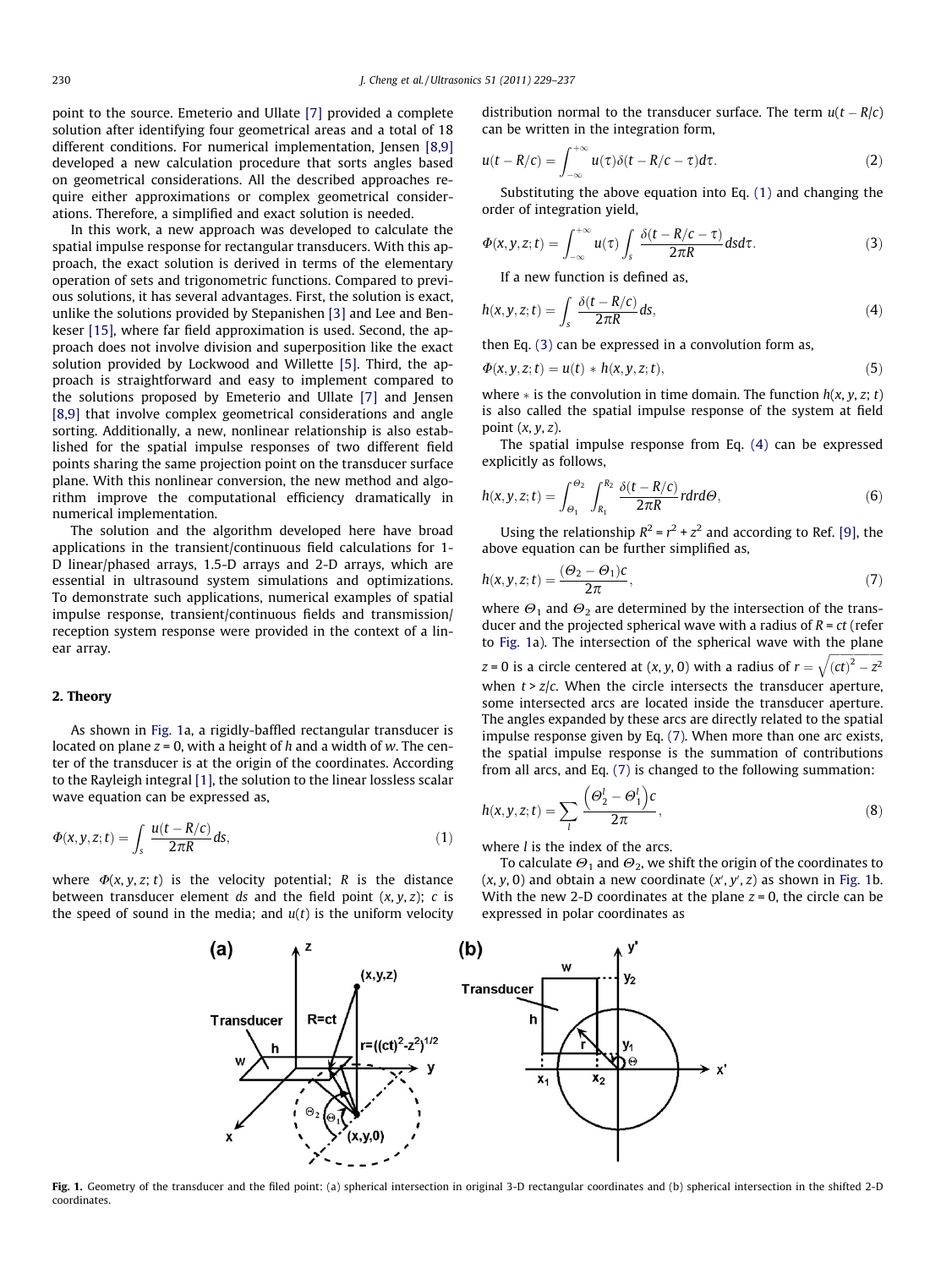<span id="page-2-0"></span>
$$
\begin{cases}\n x' = r \cos \Theta, \\
 y' = r \sin \Theta.\n\end{cases} \tag{9}
$$

If a point on the circle is inside the transducer aperture, the angle  $\Theta$  must satisfy the following inequalities.

$$
\begin{cases}\n x_1 \leq r \cos \Theta \leq x_2, & \text{(a)} \\
 y_1 \leq r \sin \Theta \leq y_2, & \text{(b)}\n\end{cases}
$$
\n(10)

where  $x_1$ ,  $x_2$ ,  $y_1$  and  $y_2$  are the coordinates of the four boundaries of the transducer in the new coordinates given by  $x_1 = -x - w/2$ ,  $x_2 = -x + w/2$ ,  $y_1 = -y - h/2$  and  $y_2 = -y + h/2$ , respectively.

Assuming that Eq. (10a) holds when  $\Theta \in \bigcup [\Theta_{a1}^i, \Theta_{a2}^i]$  and Eq. (10b) also holds when  $\Theta \in \bigcup [\Theta_{b1}^j,\Theta_{b2}^j],$  we define the following relation, j

$$
\bigcup_{l} \left[ \Theta_{1}^{l}, \Theta_{2}^{l} \right] = \left( \bigcup_{i} \left[ \Theta_{a1}^{i}, \Theta_{a2}^{i} \right] \right) \bigcap \left( \bigcup_{j} \left[ \Theta_{b1}^{j}, \Theta_{b2}^{j} \right] \right), \tag{11}
$$

where *i* is the index of the sets that satisfy Eq. (10a); *j* is the index of the sets that satisfy Eq. (10b);  $\bigcup$  is the union of the sets;  $\bigcap$  is the intersection of the sets; and each set corresponds to an arc. When  $\Theta \in \bigcup [\Theta_1^l, \Theta_2^l]$ , Eq. (10) is satisfied. With the sets obtained from l

Eq. (11), the spatial impulse response can be evaluated from Eq. [\(8\).](#page-1-0)

Calculation of these sets is a matter of trivial algebraic operations involving only elementary trigonometric functions. Notice that  $\Theta$  is defined on [0, 2 $\pi$ ], but the inverse cosine and inverse sine functions are defined on different ranges. For example, assuming that the inverse cosine function  $\cos^{-1}(x)$  is defined on [0,  $\pi$ ], from Eq. (10a) we have,

$$
\left\{\begin{array}{ll} \Theta\in[0,0],\text{ when } \frac{x_1}{r}>1\text{ or } \frac{x_2}{r}<-1;\\ \Theta\in[\cos^{-1}\left(\frac{x_2}{r}\right),\cos^{-1}\left(\frac{x_1}{r}\right)]\bigcup\left[2\pi-\cos^{-1}\left(\frac{x_1}{r}\right),2\pi-\cos^{-1}\left(\frac{x_2}{r}\right)\right],\\ \text{ when } \frac{x_1}{r}\geqslant-1\text{ and }\frac{x_2}{r}\leqslant1;\\ \Theta\in[\cos^{-1}\left(\frac{x_2}{r}\right),2\pi-\cos^{-1}\left(\frac{x_2}{r}\right)],\\ \text{ when } \frac{x_1}{r}<-1\text{ and }-1\leqslant\frac{x_2}{r}\leqslant1;\\ \Theta\in\left[0,\cos^{-1}\left(\frac{x_1}{r}\right)\right]\bigcup\left[2\pi-\cos^{-1}\left(\frac{x_1}{r}\right),2\pi\right],\\ \text{ when }-1\leqslant\frac{x_1}{r}\leqslant1\text{ and }\frac{x_2}{r}>1;\\ \Theta\in[0,2\pi],\text{ when }\frac{x_1}{r}\leqslant-1\text{ and }\frac{x_2}{r}\geqslant1.\end{array}\right.\hspace{1.5cm}(12)
$$

Assuming that the inverse sine function  $sin^{-1}(x)$  is defined on [ $-\pi/2$ ,  $\pi/2$ , from Eq. (10b) we have,

$$
\begin{cases}\n\Theta \in [0, 0], \text{ when } \frac{y_1}{r} > 1 \text{ or } \frac{y_2}{r} < -1; \\
\Theta \in [\sin^{-1}(\frac{y_1}{r}), \sin^{-1}(\frac{y_2}{r})] \cup [\pi - \sin^{-1}(\frac{y_2}{r}), \pi - \sin^{-1}(\frac{y_1}{r})], \\
\text{ when } \frac{y_1}{r} \ge 0 \text{ and } \frac{y_2}{r} \le 1; \\
\Theta \in [\pi - \sin^{-1}(\frac{y_2}{r}), \pi - \sin^{-1}(\frac{y_1}{r})] \\
\cup [2\pi + \sin^{-1}(\frac{y_1}{r}), 2\pi + \sin^{-1}(\frac{y_2}{r})], \\
\text{ when } \frac{y_1}{r} \ge -1 \text{ and } \frac{y_2}{r} \le 0; \\
\Theta \in [0, \sin^{-1}(\frac{y_2}{r})] \cup [\pi - \sin^{-1}(\frac{y_2}{r}), \pi - \sin^{-1}(\frac{y_1}{r})] \\
\cup [2\pi + \sin^{-1}(\frac{y_1}{r}), 2\pi], \\
\text{ when } -1 \le \frac{y_1}{r} \le 0 \text{ and } 0 \le \frac{y_2}{r} \le 1; \\
\Theta \in [0, \sin^{-1}(\frac{y_1}{r})] \cup [\pi - \sin^{-1}(\frac{y_2}{r}), 2\pi], \\
\text{ when } \frac{y_1}{r} < -1 \text{ and } 0 \le \frac{y_2}{r} \le 1; \\
\Theta \in [\pi - \sin^{-1}(\frac{y_2}{r}), 2\pi + \sin^{-1}(\frac{y_2}{r})], \\
\text{ when } \frac{y_1}{r} < -1 \text{ and } -1 \le \frac{y_2}{r} < 0; \\
\Theta \in [\sin^{-1}(\frac{y_1}{r}), \pi - \sin^{-1}(\frac{y_1}{r})], \\
\Theta \in [0, \pi - \sin^{-1}(\frac{y_1}{r})] \cup [2\pi + \sin^{-1}(\frac{y_1}{r}), 2\pi], \\
\Theta \in [0, \pi - \sin^{-1}(\frac{y_1}{r})] \cup [2\pi + \sin^{-1}(\frac{y_1}{r}), 2\pi], \\
\Theta \in [0, 2\pi], \text{ when } \frac{y_1}{r
$$

The algorithm to calculate the spatial impulse response  $h(x, y, z; t)$  for field point  $(x, y, z)$  at time t is as follows:

- (a) Decide if time  $t$  falls into the range in which the impulse response is not zero. The range is defined by  $t_{\min} = z/c$  when the spherical wave first intersects the source plane and  $t_{\text{max}} = \text{max}\{$  $\sqrt{z^2 + (x \pm w/2)^2 + (y \pm h/2)^2}$  $\langle c \rangle$  when the spherical wave interacts the farthest vertex of the rectangular source. If t falls into the range  $[t_{\min}, t_{\max}]$ , proceed to step (b). Otherwise, the impulse response is zero.
- (b) Calculate the radius  $r =$  $\frac{1}{2}$  $\sqrt{(ct)^2-z^2}$ and the shifted coordinates  $x_1 = -x - w/2$  and  $x_2 = -x + w/2$ . Find the union of the sets according to Eq. (12).
- (c) Calculate the shifted coordinates  $y_1 = -y h/2$  and  $y_2$  =  $-y$  + h/2. Find the union of the sets according to Eq. (13).
- (d) Calculate the intersections of the unions obtained from step (b) and step  $(c)$  according to Eq.  $(11)$ .
- (e) Evaluate the spatial impulse response from the intersections according to Eq. [\(8\).](#page-1-0)

After the spatial impulse response is evaluated, the pressure at the field point  $(x, y, z)$  can be calculated directly as [\[1\],](#page-8-0)

$$
p(x, y, z; t) = \rho_0 \frac{\partial \Phi(x, y, z; t)}{\partial t} = \rho_0 h(x, y, z; t) * \frac{du(t)}{dt},
$$
\n(14)

where  $\rho_0$  is the density of the media.

From the algorithm and Eqs.  $(8)$ – $(13)$ , it is obvious that the spatial impulse response  $h(x, y, z; t)$  depends on the shifted coordinates  $x_1, x_2, y_1, y_2$  and the radius r. If the two coordinates, x and y, of the field points are fixed, spatial impulse response would only depend on radius r. For two field points  $(x, y, z_0)$  and  $(x, y, z_1)$ , if  $r_0 = \sqrt{(ct_0)^2 - z_0^2}$  $\sqrt{(ct_0)^2 - z_0^2}$  equals to  $r_1 = \sqrt{(ct_1)^2 - z_1^2}$  $\sqrt{(ct_1)^2 - z_1^2}$ , the spatial impulse responses at the two field points are equal for these specific moments and distances, i.e.  $h(x, y, z_0; t_0) = h(x, y, z_1; t_1)$ . From

$$
\sqrt{(ct_0)^2 - z_0^2} = \sqrt{(ct_1)^2 - z_1^2},\tag{15}
$$

we have

 $(13)$ 

$$
t_0 = \sqrt{t_1^2 - z_1^2/c^2 + z_0^2/c^2},\tag{16}
$$

where  $t_0 \geq z_0/c$  and  $t_1 \geq z_1/c$ . Thus we have the following relationship,

$$
h(x, y, z_1; t_1) = h\bigg(x, y, z_0; \sqrt{t_1^2 - z_1^2/c^2 + z_0^2/c^2}\bigg). \tag{17}
$$

If  $z_0$  is set to zero, we get the following after changing the variables:

$$
h(x, y, z; t) = h\left(x, y, 0; \sqrt{t^2 - z^2/c^2}\right).
$$
 (18)

Eq. (18) has an important implication for numerical calculation of the spatial impulse response. It means that the spatial impulse response at one field point can be directly related to the response at another point, which is the projection at the transducer surface plane. We only need to calculate the spatial impulse response  $h(x, y, 0; t)$  at  $(x, y, 0)$  once and save it as a lookup table. The spatial impulse response  $h(x, y, z; t)$  at field point  $(x, y, z)$  can be evaluated as  $h(x, y, 0; \sqrt{t^2 - z^2/c^2})$  $\left(x,y,0;\sqrt{t^2-z^2/c^2}\right)$  with one simple nonlinear conversion of time t. For applications where time is evenly sampled, we are attempting to evaluate  $h(x, y, z; n\Delta T_2)$  from  $h(x, y, 0; m\Delta T_1)$ , where  $\Delta T_1$  and  $\Delta T_2$  are the sampling intervals for  $h(x, y, 0; t)$  and  $h(x, y, z; t)$  respectively and m and n are natural integers. After nonlinear conversion, we have ffiffiffiffiffiffiffiffiffiffiffiffiffiffiffiffiffiffiffiffiffiffiffiffiffiffiffiffiffiffiffiffiffiffi  $\overline{a}$ 

$$
m\Delta T_1 \leqslant \sqrt{(n\Delta T_2)^2 - z^2/c^2} \leqslant (m+1)\Delta T_1. \tag{19}
$$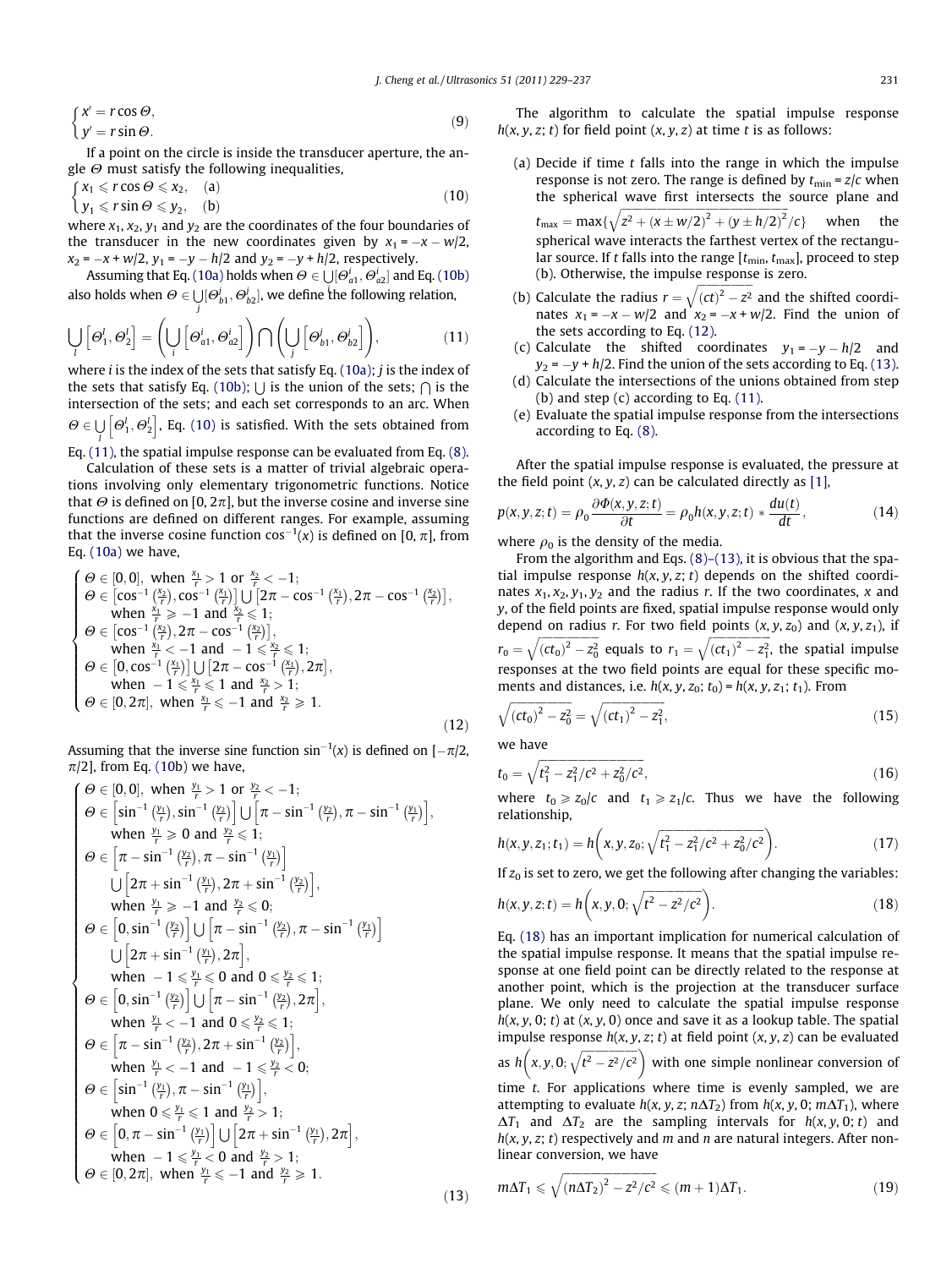<span id="page-3-0"></span>The converted time ffiffiffiffiffiffiffiffiffiffiffiffiffiffiffiffiffiffiffiffiffiffiffiffiffiffiffiffiffiffiffiffiffiffi  $\sqrt{(n\Delta T_2)^2 - z^2/c^2}$ may not exactly fall on the sampled time point. Linear interpolation is needed, and we get

$$
h(x, y, z; n\Delta T_2) = \left(m + 1 - \sqrt{(n\Delta T_2)^2 - z^2/c^2}/\Delta T_1\right)h(x, y, 0; m\Delta T_1) + \left(\sqrt{(n\Delta T_2)^2 - z^2/c^2}/\Delta T_1 - m\right)h(x, y, 0; (m + 1)\Delta T_1).
$$
\n(20)

To reduce the numerical error introduced by the interpolation, a smaller sampling interval  $\Delta T_1$  can be used to generate the lookup table, which needs to be calculated only once.

#### 3. Results

In this section, applications of the algorithm are demonstrated through numerical simulations and experimental validations. The spatial impulse responses, transient fields, continuous fields and echo signals were calculated for a linear array transducer. The applications for 1.5-D or 2-D arrays can be easily formulated following the same procedure. Experiments were carried out to verify the simulation results of the echo signals. The influences of sampling rate, computational efficiency and accuracy were also addressed.

#### 3.1. Simulation conditions

For numerical simulations, we assumed a linear array transducer with 128 elements. It has a pitch of 0.15 mm, physical dimensions of 19.2 mm  $\times$  14 mm, and a central frequency of 2.5 MHz. It models a commercial V2 array transducer from Acuson that was used in the experimental setup. There is no focusing in elevation for numerical simulations while the physical transducer does have one with a focal distance of 68 mm.

For simplicity, the transfer function of the transducer in the simulation was assumed to be a Blackman window for both transmission and reception,

$$
B(f) = \begin{cases} 0.42 - 0.5 \cos(\pi f/f_c) + 0.08 \cos(2\pi f/f_c), & \text{if } 0 \le f \le 2f_c, \\ 0, & \text{if } f > 2f_c. \end{cases}
$$
 (21)

The two-way fractional bandwidth of this function is 64% of the central frequency at -6 dB and the bandwidth of the physical transducer V2 is about 50–60%.

The driving signal for each element in the transient field and echo simulation was a one-cycle sine wave at 2.5 MHz without any time delay, which was also used in the experiments. For continuous field simulation, the driving signal at each element was a continuous sine wave at 2.5 MHz with an initial phase of zero. The weighting level for every element in both simulation and experiment was set to be one and the unit of measurement for the coordinates defined in the following subsections is mm.

The algorithm developed in this study and the classic method developed by Lockwood and Willette [\[5\],](#page-8-0) which was used as a standard for comparison, were both implemented using C language. The algorithms were tested under the Linux operating system on a PC equipped with dual processors running at 2.8 GHz and a total internal memory of 2 GB.

For numerical error calculation, two paired signals were first normalized separately. Then, the error signal was defined as the absolute difference between the two normalized signals. The maximum error was detected by scanning the error signal from beginning to the end. When two images with multiple paired signals

were compared, the overall maximum error across all pairs was obtained by finding the maximum of the maximum errors of each pair. The maximum error is expressed as a percentage.

#### 3.2. Impulse response for array transducer

For a linear array consisting of N flat transducer elements, the impulse response of the whole transducer can be treated as the summation of the individual impulse responses from each element if the same driving signal is applied all elements.

As shown in Fig. 2, the spatial impulse response of the whole transducer for a linear array can be expressed as

$$
h(x, y, z; t) = \sum_{i=0}^{N-1} a_i h_i(x, y, z; t),
$$
\n(22)

where  $h(x, y, z; t)$  is the spatial impulse response of the whole transducer;  $i = 0, 1, ..., N - 1$ , is the index of the elements of the array;  $a_i$ is the weighting level at element *i*;  $h_i(x, y, z; t)$  is the spatial impulse response between the element  $i$  and the field point  $(x, y, z)$ , which can be calculated according to Eq. [\(8\)](#page-1-0). However, Eq. [\(8\)](#page-1-0) only applies when the center of the transducer is located at the origin. Therefore, the origin of the coordinates needs to be shifted to the center of each element and the coordinates of the field point need to be changed accordingly.

The spatial impulse responses of the linear transducer defined in Section 3.1 were calculated. The field points were on two typical lines defined by  $(0, 0, z)$  and  $(20, 0, z)$  (refer to Fig. 2 for the definition of the coordinates). One of the lines  $(0, 0, z)$  has a projection point (0, 0, 0) that lies inside the transducer aperture, while the projection point (20, 0, 0) from the other line is outside the transducer aperture.

[Fig. 3](#page-4-0) shows selected plots of normalized spatial impulse responses at different distances along the line defined by  $(0, 0, z)$ . For clarity, the responses at different distances were vertically shifted in a progressive manner. In reality, all these responses share the same base line of zero. The plots in dashed lines were calculated according to the new algorithm with the nonlinear conversion defined in Eq. [\(18\).](#page-2-0) The plots in solid lines were calculated directly according to the classic method by Lockwood and Willette [\[5\]](#page-8-0). Following the same format, [Fig. 4](#page-4-0) shows plots of spatial impulse responses along another line defined by (20, 0, z).

The spatial impulse responses along these two lines have very distinct features. If a line has a projection point inside the transducer aperture, the spatial impulse responses along the line jump suddenly from zero to their maxima. On the other hand, if the line has a projection point lying outside of the transducer aperture, the spatial impulse responses gradually increase to their maxima. However, the spatial impulse responses for field points along the same line share the same basic characteristics. When a point is further away from the transducer, the main features of the impulse



Fig. 2. The geometry of the array transducer and field point.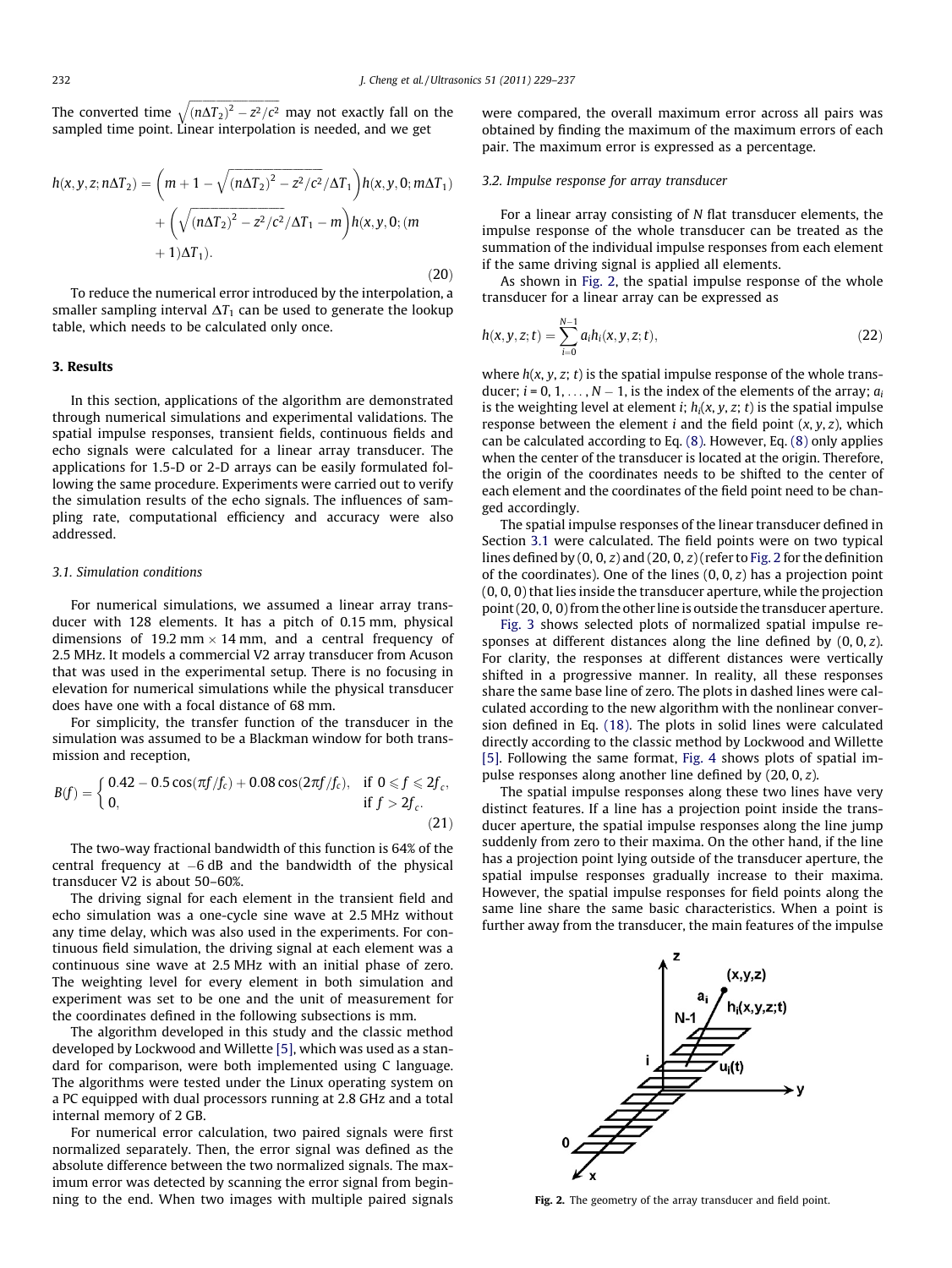**Spatial Impulse Response**

<span id="page-4-0"></span>

Fig. 3. The plots of the spatial impulse response along line  $(0, 0, z)$  with the unit being mm.

response are condensed in time, and the duration is reduced. This phenomenon is predicted by Eq. [\(18\)](#page-2-0) and is the base for nonlinear conversion. These characteristics of the impulse response have some influence on numerical implementations. When field points further away from the transducer surface are considered, a higher temporal sampling rate is required to meet the sampling requirement and avoid aliases.

For Fig. 3, the spatial impulse responses of 800 field points along the line  $(0, 0, z)$  were calculated with a sampling distance of 0.15 mm. It took 15.64 s for the new algorithm and 318.42 s for the classic method. There is a 20-fold increase in calculation speed. For the field points along line (20, 0, z), similar speed improvement was observed. From these selected plots in both Figs. 3 and 4, it is difficult to tell the difference in the results calculated from the different algorithms. However, the numerical implementation of the nonlinear conversion introduced some error to the spatial impulse responses when compared to the responses calculated directly with the classic method, which is exact at specific sampling frequency. With a temporal sampling frequency of 100 MHz, the maximum errors across all the field points were 1.55% and 2.40% for the lines  $(0, 0, z)$  and  $(20, 0, z)$  respectively.

#### 3.3. Transient field calculation for array transducer

To calculate the transient field at point  $(x, y, z)$  for a linear array transducer, one can add the pressure from each element (as defined in Eq. [\(14\)\)](#page-2-0) together as follows,

$$
p(x, y, z; t) = \rho_0 \sum_{i=0}^{N-1} a_i h_i(x, y, z; t) * \frac{\partial u_i(t)}{\partial t},
$$
\n(23)



Fig. 4. The plots of the spatial impulse response along line (20, 0, z) with the unit being mm.

where  $u_i(t)$  is the velocity profile for element *i*, and all the other parameters have the same definitions as those in Eq. [\(22\)](#page-3-0). Here, the velocity profile of each element does not have to be the same. For example, to generate a focused pulse, a different time delay is needed for each element, and the velocity profile  $u_i(t)$  has to be different for every element.

[Fig. 5](#page-5-0) shows the transient fields for four selected points at (0, 0, 60), (6, 0, 60), (0, 0, 120) and (6, 0, 120). A pulsed plane wave was simulated, and the transmit transfer function defined by Eq. [\(21\)](#page-3-0) was also included and acted as a band pass filter for the excitation signal. The time duration of these transient fields was truncated to a window of  $5 \mu s$  with the starting moment shifted to show details of the wave.

The temporal sampling frequency has a major influence on the numerical accuracy of the transient fields calculated using all spatial impulse response approaches. The study conducted by Crombie et al. [\[16\]](#page-8-0) showed that the maximum error is about 5% at a sampling rate of 250 MHz for exact solutions. The errors were calculated by comparing the fields to those calculated with a sampling rate of 4 GHz. For the linear array defined here, the maximum errors of the transient fields are calculated for 128 field points with a spatial sampling distance of 0.15 mm on a line defined by  $(x, 0, 120)$ . At sampling frequencies of 40 MHz, 160 MHz, 320 MHz and 640 MHz, the maximum errors are 13.7%, 2.67%, 1.14% and 0.69%, respectively. These errors were calculated using the transient field at 5120 MHz as the standard for comparison, since an even higher sampling rate would not significantly improve accuracy. The base frequency of 40 MHz was chosen because it was the sampling frequency used in the experiment. Considering the different transducer configurations involved, the results agree with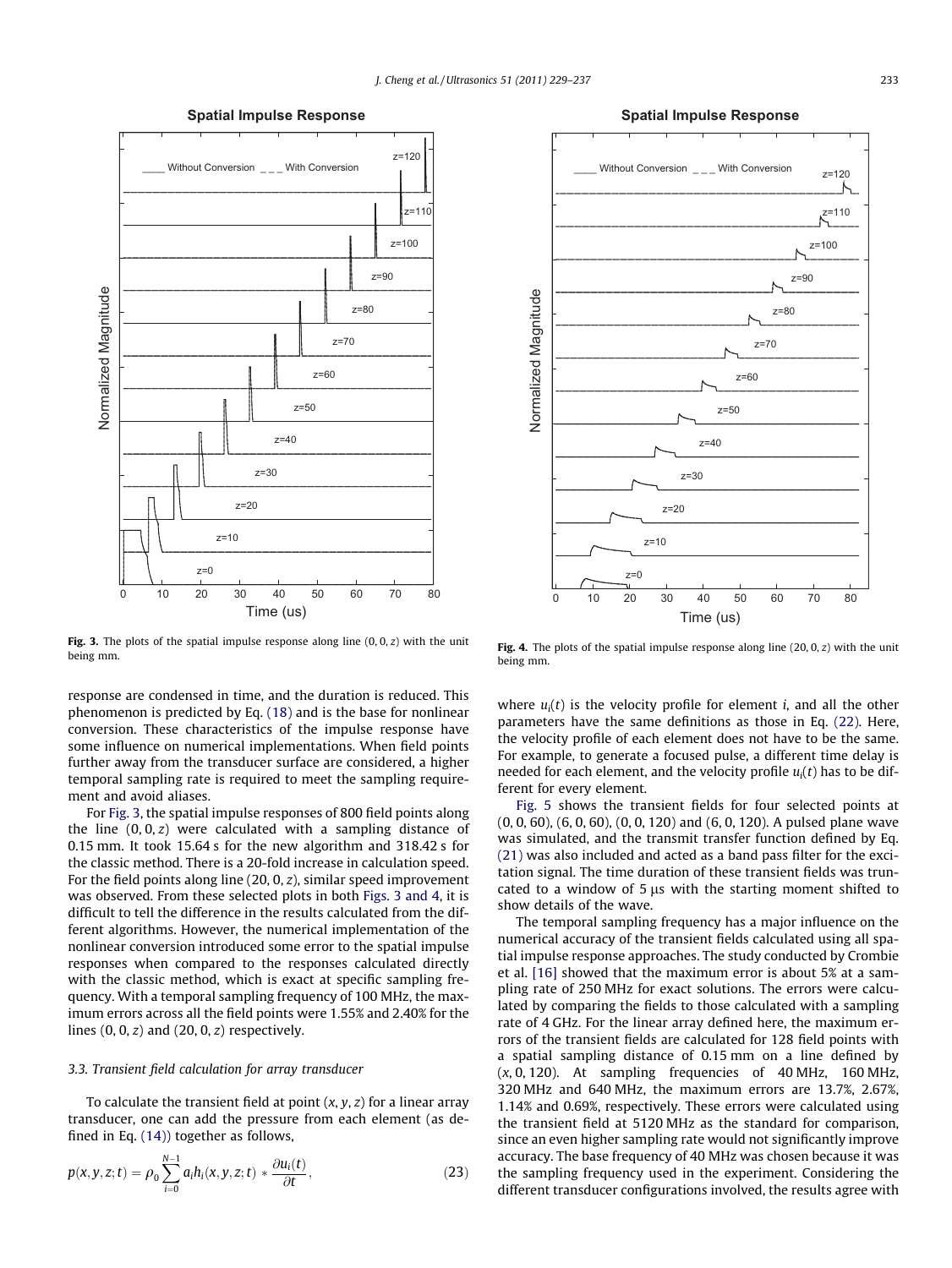<span id="page-5-0"></span>

**Plots of Transient Fields**

**Fig. 5.** The plots of transient fields at four points: (a)  $(0, 0, 60)$ ,  $(b)$   $(6, 0, 60)$ ,  $(c)$   $(0, 0, 120)$  and (d)  $(6, 0, 120)$  with the unit being mm.

those in literature. For the field point  $(x, y, z)$  with a projection point lying inside the transducer aperture, the spatial impulse response jumps suddenly from zero to maximum at the moment  $t = z/c$  as shown in [Fig. 3](#page-4-0). Theoretically, the sampling frequency has to be infinite to capture the sudden jump at the precise moment. When finite sampling frequency is used, the starting moment of the spatial impulse response always has an uncertainty of  $\Delta T$ , which is the temporal sampling interval. If the transient field shape, not the starting moment, is the major concern, the uncertainty can be partially corrected by shifting the starting moment within  $\Delta T$ . With the correction, the maximum errors at 40 MHz, 160 MHz, 320 MHz and 640 MHz drop significantly to 3.90%, 0.98%, 0.43%, and 0.30% respectively, which implies that the sampling rate does not have to be extremely high to have acceptable accuracy in terms of the shape of the transient field.

#### 3.4. Continuous field calculation for array transducer

The continuous field is a special case of transient fields, where the excitation is a continuous harmonic wave instead of a pulse. Referring to Eq. [\(14\),](#page-2-0) if  $u(t) = e^{j(\omega_0 t + \phi)}$ , we have

$$
p(x, y, z; t) = \rho_0 h(x, y, z; t) * de^{j(\omega_0 t + \phi)}/dt,
$$
\n(24)

where  $\omega_0$  and  $\phi$  are the angular frequency and initial phase of the driving signal respectively. Eq. (24) can be explicitly rewritten as

$$
p(x, y, z; t) = j\omega_0 \rho_0 \int_{-\infty}^{+\infty} h(x, y, z; \tau) e^{-j\omega_0 \tau} d\tau e^{j(\omega_0 t + \phi)}.
$$
 (25)

Defining the time domain Fourier transform of  $h(x, y, z; t)$  as

$$
H(x, y, z; \omega) = \int_{-\infty}^{+\infty} h(x, y, z; \tau) e^{-j\omega \tau} d\tau,
$$
 (26)

Eq. (25) can be simplified as follows,

$$
p(x, y, z; t) = j\omega_0 \rho_0 H(x, y, z; \omega_0) e^{j(\omega_0 t + \phi)}.
$$
\n(27)

For array transducer, if every element is driven at the same frequency  $\omega_0$ ; from Eq. [\(23\)](#page-4-0) and Eq. (27), we obtain

$$
p(x, y, z; t) = j\omega_0 \rho_0 e^{j\omega_0 t} \sum_{i=0}^{N-1} a_i H_i(x, y, z; \omega_0) e^{j\phi_i},
$$
 (28)

where  $H_i(x, y, z; \omega_0)$  is the Fourier transform of  $h_i(x, y, z; t)$  evaluated at frequency  $\omega_0$ , and  $\phi_i$  is the initial phase of the driving signal at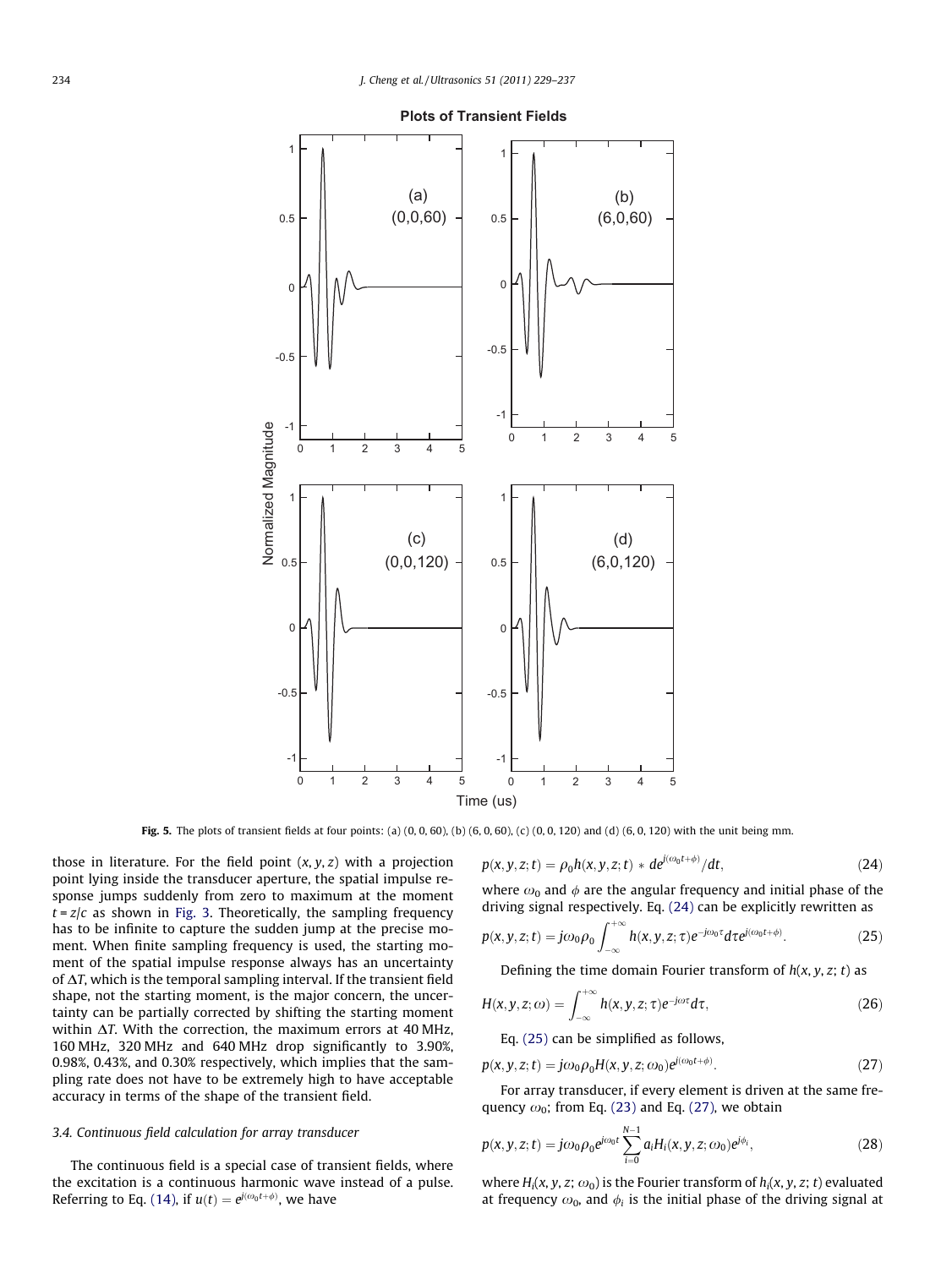element i. When the initial phases of each element are the same, a continuous plane wave can be obtained. For a continuous focused wave, the initial phases at different elements need to be different.

The continuous plane-wave fields at central frequency of 2.5 MHz for the array transducer were calculated and displayed in Fig. 6. The amplitude of the fields was normalized and log-compressed to -40 dB. The field points are located on the plane defined by  $(x, 0, z)$  with dimensions of 38.4 mm by 120 mm. The spatial sampling distance is 0.15 mm in each direction. The field in panel (a) is calculated using the method developed in this study with nonlinear conversion, while the one in panel (b) is evaluated directly using the classic method. It took 52.5 min and 746.2 min to calculate panel (a) and panel (b) respectively at a temporal sampling frequency of 100 MHz. In terms of the computational efficiency, an improvement of 14-folds is achieved with the new method. The nonlinear conversion only introduces a negligible maximum error of 0.49% across all field points.

For continuous field calculation, the spatial impulse response approach has a unique feature. As seen in Eqs. [\(24\)–\(28\)](#page-5-0), one has to calculate the time-domain spatial impulse response, which is the most time-consuming part, before calculating the continuous field at one specific frequency. The next step is to obtain the Fourier transform of these responses. With fast Fourier transform, the continuous fields at all frequencies, which are smaller than half of the sampling frequency, are calculated at the same time. This allows the continuous fields at all frequencies to be evaluated without further calculations. In addition, this approach can calculate the continuous field starting right from the transducer surface unlike the classic Rayleigh–Sommerfeld method [\[17\]](#page-8-0) which is unable to do so because it needs numerical double integration. When the field point gets too close to the source, the phases change too rapidly for the integration to converge. To overcome the limitation of the Rayleigh–Sommerfeld method, the distribute point source method (DPSM) [\[18–20\]](#page-8-0) was recently proposed. This method uses distributed point sources located slightly behind the transducer surface to model the transducer. In this way, the continuous field that starts right from the transducer surface can be calculated by summing the contribution from all point sources, whose strengths are determined by the boundary condition on the transducer surface. Detailed comparisons between DPSM and our approach are beyond the scope of this paper. Therefore, only a brief comparison will be made here. When implemented under the same conditions as described in Section [3.1](#page-3-0), DSPM took 8.1 min and 32.4 min to calculate the same field when  $128 \times 93$  and  $256 \times 186$  point sources of uniform strength were used, respectively. These fields are displayed in [Fig. 7.](#page-7-0) The maximum errors of these two fields compared to the field calculated with the classic method (as displayed in Fig. 6b), are 20.48% and 11.62%, respectively. The maximum error decreases when the density of the point sources increases, however these errors are all significantly higher than the error from our method (as displayed in Fig. 6a), which is 0.49%. It is obvious that the density of the distributed point sources for DPSM has to be increased to improve accuracy, which in turn, would increase calculation time dramatically. On the other hand, the calculation time of our method was reduced to only 5.2 min when one single large-aperture transducer, instead of the 128-element array transducer, was assumed in implementation. Take note that the errors for DPSM are noticeably higher than those described in Ref. [\[20\].](#page-8-0) This could possibly be due to the fact that off-axis field points were included in this work and different comparison criteria were used.

#### 3.5. Echo simulation and experiment for array transducer

Based on the linear system theory [\[16,21\],](#page-8-0) the pulse-echo response of a linear array transducer can be easily modeled. When one point at  $(x, y, z)$  (refer to [Fig. 2\)](#page-3-0) is insonifed by ultrasound, it scatters the ultrasound with a coefficient  $f(x, y, z)$ . Then the scattered ultrasound received by an element of the array transducer is given by [\[21\],](#page-8-0)

$$
p_i^r(x, y, z; t) = \frac{\rho_0^s}{c} f(x, y, z) h_i(x, y, z; t)
$$
  
 
$$
* \left[ \sum_{i=0}^{N-1} a_i h_i(x, y, z; t) * \frac{d^2 u_i(t)}{d^2 t} \right].
$$
 (29)

If the electro-mechanical transfer function of the array is  $B(t)$ , then the electrically received echo signal from element *i* can be expressed as,



Fig. 6. Continuous plane-wave fields for the array transducer at 2.5 MHz: (a) new method and (b) classic method.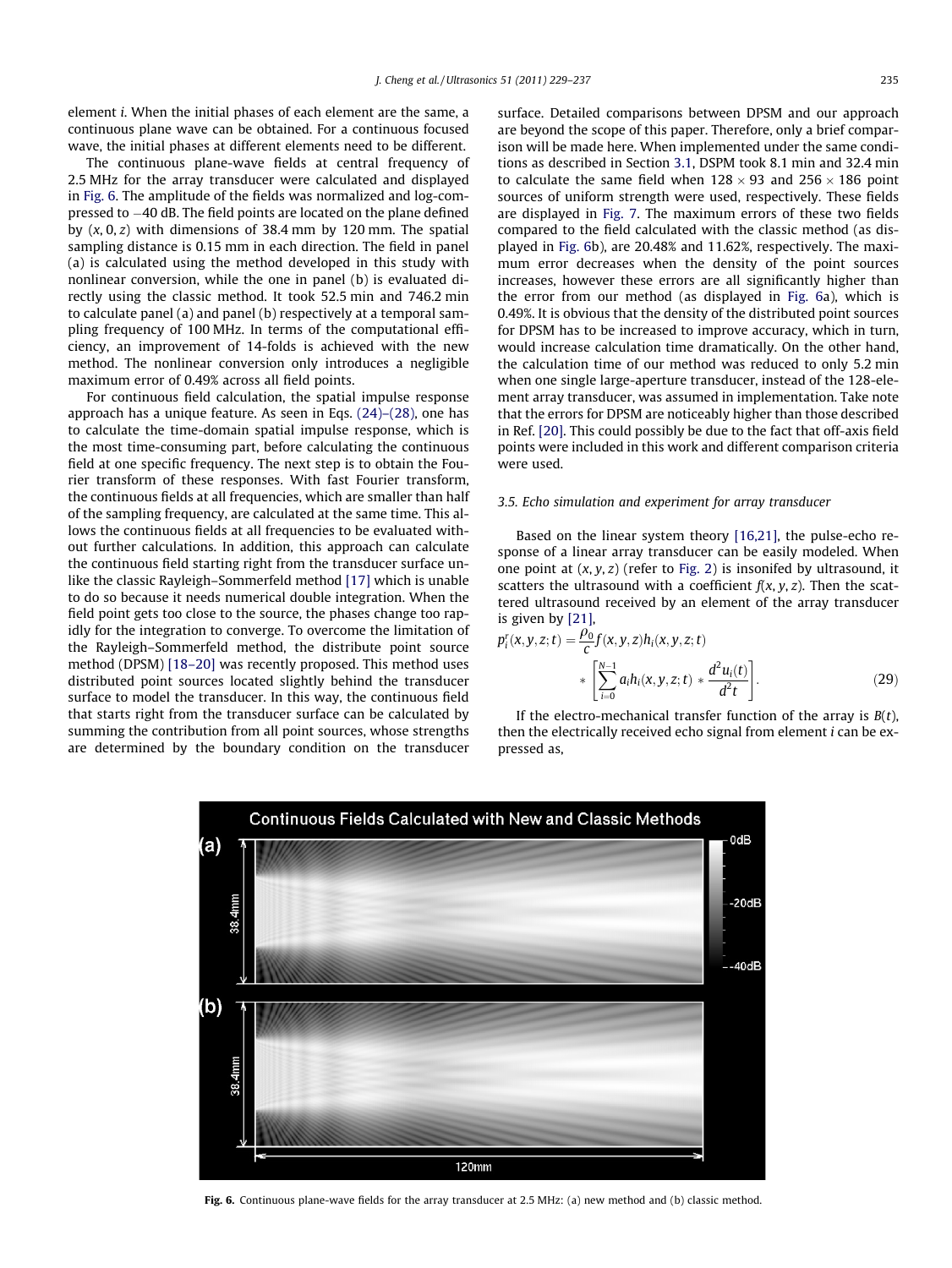<span id="page-7-0"></span>

Fig. 7. Continuous plane-wave fields for the array transducer at 2.5 MHz: (a) DPSM with 128  $\times$  93 point sources and (b) DPSM with 256  $\times$  186 point sources.

$$
e_i(t) = \frac{\rho_0}{c} f(x, y, z)B(t) * h_i(x, y, z; t)
$$
  
 
$$
* \left[ \sum_{i=0}^{N-1} a_i h_i(x, y, z; t) * \frac{d^2 u_i(t)}{d^2 t} \right].
$$
 (30)

When weak scattering approximation or First Born approximation [\[22\]](#page-8-0) is assumed, one obtains the echo signals from multiple scattering points as the summation of the contributions from each point as defined in Eq. (30).

Echo signals were simulated and experimentally collected for four separate points with coordinates of (0, 0, 30), (0, 0, 50), (0, 0, 70) and (0, 0, 90) respectively. The experiment was conducted in degassed water at room temperature and a small glass ball with a diameter of 0.5 mm served as a point scatterer. The scatterer was placed at the center of the transducer and vertically descended to an appropriate depth using a stepping motor. The depth was also independently verified by the time of flight of the echoes. The echo data was digitized with a resolution of 12 bits and a sampling frequency of 40 MHz by a self-built ultrasound imaging system [\[23\]](#page-8-0) that has 128 independent transmit/receive channels.

Fig. 8 shows the echo signals with time duration of  $5 \mu s$ . The echo signals detected by all 128 elements were converted to grey scale and arranged in parallel to form a 2D image. The horizontal dimension for these images is time, while the vertical dimension is the index of each element, starting from 0 to 127. [Fig. 9](#page-8-0) shows the line plots of the normalized echoes at element 64. The simulated echo signals are displayed in solid lines and the experimental ones in dashed lines.

From these two figures, one can observe that the simulation agrees with the experiment fairly well. The main features of the



Fig. 8. Simulated and experimental echo signals: (a-d) are simulated results for four points at the center of the transducer with a distance of 30 mm, 50 mm, 70 mm and 90 mm away from the transducer surface respectively. (e–i) are experimental results in water for the same points as in (a–d). The vertical dimension is the index of elements of the transducer, and the horizontal dimension is time.